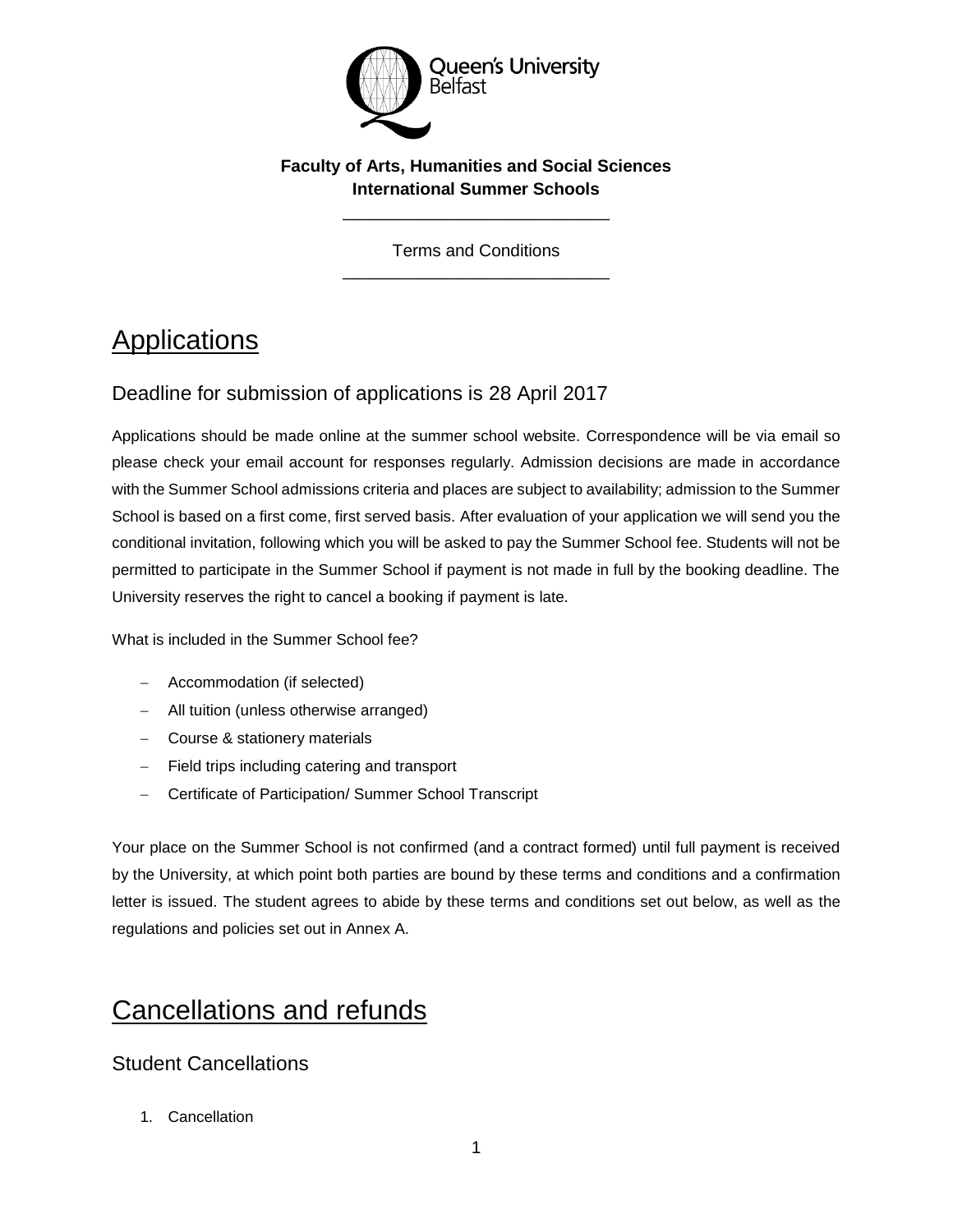A student may terminate the agreement and withdraw from the Summer School within fourteen (14) calendar days from the date on which you accepted the offer of a place and made payment in full. This fourteen-day period is known as 'the Cancellation Period'. If you wish to terminate the agreement and cancel your place at the Summer School, you may notify us within the Cancellation Period and we will issue a full refund to you. You may also terminate the agreement following the expiry of the Cancellation Period and if you do so, refunds will be applied in accordance with paragraph 2 below. You may terminate the agreement by using the cancellation form at Annex B.

2. Cancellation Charges

If a booking is cancelled the follow fee structure applies (date of withdrawal is the date the University receives your cancellation):-

| Date of Withdrawal                                                                                                           | lFee Refund                                 |
|------------------------------------------------------------------------------------------------------------------------------|---------------------------------------------|
| Within 14 days of having accepted the offer of a                                                                             | We will refund all fees paid by             |
| place and having made payment in full.                                                                                       | you.                                        |
| After expiry of the Cancellation Period, but more                                                                            | We will refund any fees paid by             |
| than 30 days prior to the start of your Summer                                                                               | you, less the £50 application               |
| School booking                                                                                                               | fee.                                        |
| After expiry of the Cancellation Period, but fewer<br>than 30 days prior to the start of your first Summer<br>School booking | No refund will be made for any<br>bookings. |

- 3. In exceptional circumstances a cancelled booking may be considered for a refund where a refund is not due in the table set out above. Students are required to demonstrate, with supporting evidence, extenuating personal circumstances (for example, illness and bereavement) which prohibit them from attending. A visa application refusal will not be considered an extenuating circumstance.
- 4. Please note that we will require written confirmation of the wish to cancel/withdraw a booking.

#### Summer School Cancellations

1. We may cancel the Summer School if there are not enough applicants enrolled and it is not commercially viable to run the Summer School. It may also be necessary to cancel or make changes to the Summer School if there are other events or circumstances beyond the University's reasonable control. We will notify you of a cancellation or significant change, and the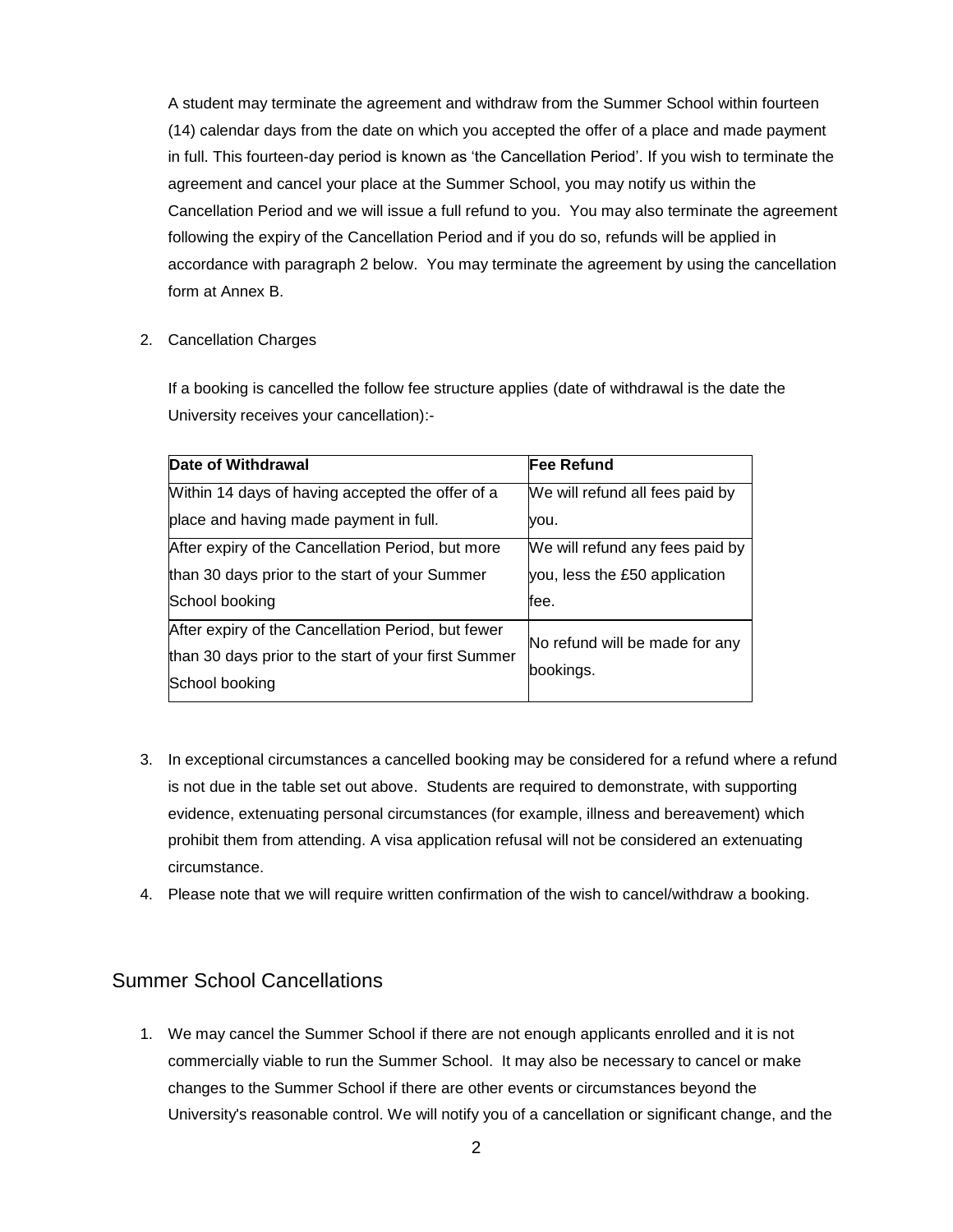options which are available to you, by writing or e-mail, no later than twenty-one (21) calendar days before the commencement of the Summer School.

- If you have made a payment at the time of such cancellation, we will offer you an alternative course or refund in full the fees paid by you (including the £50 application fee). Other than this, we will not accept liability for costs incurred by you or any third parties as a result of a Summer School being cancelled, changed or postponed.

- 2. We reserve the right to withdraw any offer that we have made, or terminate the agreement, if it becomes apparent that your application is inaccurate or incomplete.
- 3. Though the University makes every attempt to avoid any changes to our summer programme, we strongly suggest that you do not make any travel arrangements or private accommodation bookings until you receive a confirmation letter to study at the Summer School. We also strongly advise you to invest in a comprehensive travel insurance policy, to cover costs in the event of such a cancellation.

#### **Insurance**

- 1. The University cannot accept liability for any loss or damage to your property including the transfer of computer viruses to your equipment. You are advised to insure your property against such risks.
- 2. The University's liability with respect to the provision of the Summer School; the cancellation, postponement, or amendment of the Summer School; any negligence; any breach of these terms and conditions, or arising in any other way out of the subject-matter of these terms and conditions, is limited to the amount of fees received from or on behalf of you in respect of the Summer School.
- 3. There may be temporary circumstances beyond our reasonable control which may affect course delivery, including, but not limited to, a flood, fire, act of God, terrorism, a health pandemic or industrial action (including disputes involving our employees). In such circumstances we will not be liable to you for any failure to provide our services. Reasonable steps will be taken, however, to minimise the disruption to our services.
- 4. The University does not provide insurance for students. You are recommended to investigate insurance appropriate to you that covers your personal possessions, medical and repatriation expenses (if you are not covered in the UK) and cancellation to cover any fees and travel costs.

# Accommodation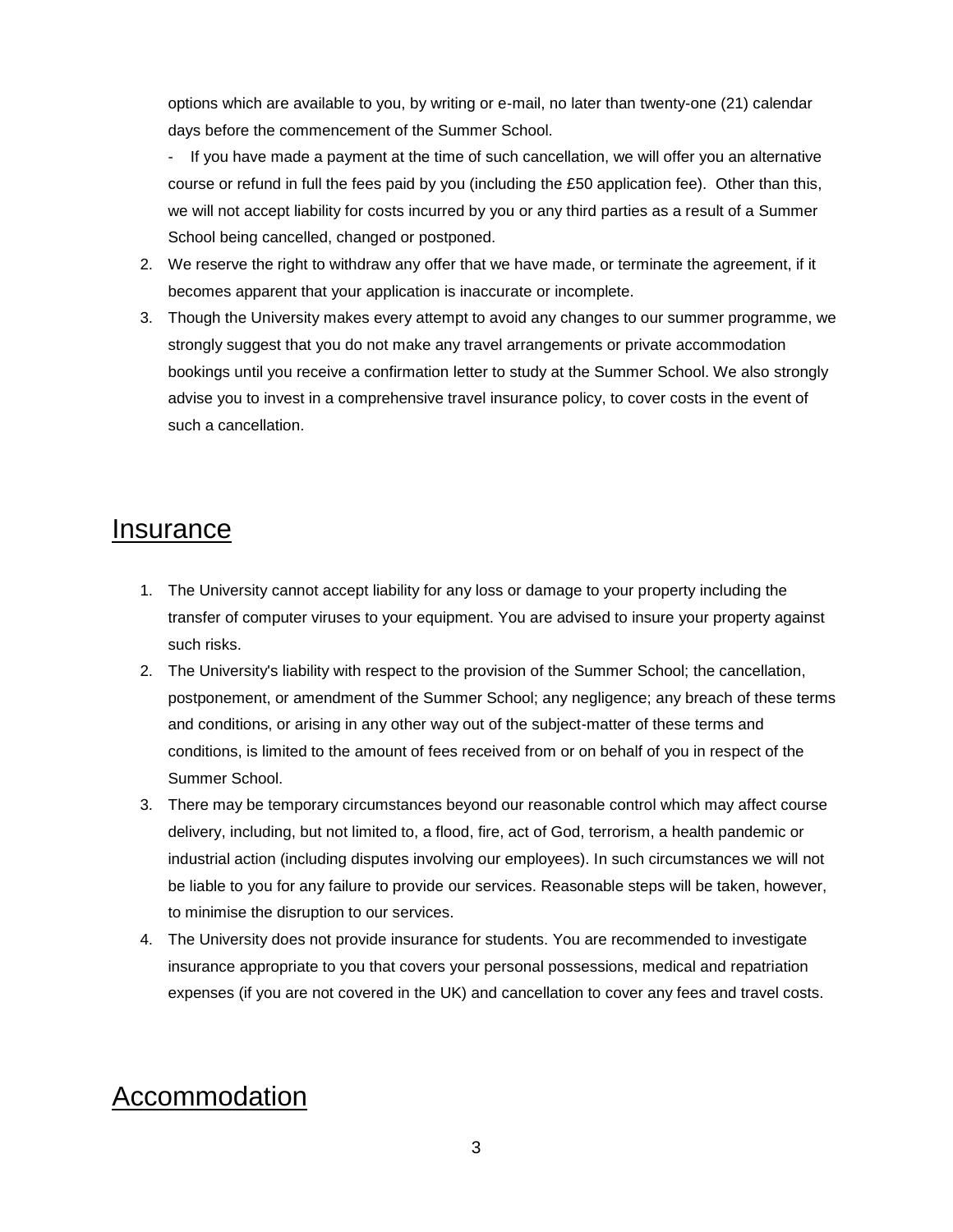If your Summer school package includes accommodation then you are required to comply with the following additional terms and conditions:

- 1. Accommodation bookings will commence the day before the start of your course, and will end the day after your course finishes. You will be able to check-in to your accommodation from 2pm onwards on the day of your arrival, and will be requested to check-out of your accommodation by 10.30am on the day of your departure.
- 2. If you require accommodation outside of this timeframe, the Summer School is not obliged to arrange this on your behalf.
- 3. Should you decide to arrive in Belfast before your official Summer School accommodation start date, or remain in Belfast after the end of the Summer School accommodation end date, you may be able to book accommodation on campus. This is subject to availability and is bookable directly with the accommodation provider. Please note that you may be required to move in or out of your Summer School accommodation on your official accommodation start and end dates and that any booking for additional days is separate and extra to your booking with the Summer School.
- 4. When we provide accommodation to you, you agree to abide by the rules and regulations of that residence. In particular, you must observe the regulations governing safety and security and do nothing to compromise your own or other residents' safety and security. You should also behave courteously to other residents, staff and visitors at the accommodation. Please note that it is a requirement of the accommodation to leave the room in a clean and tidy state. If you do not comply with these requirements, you may be asked to leave the accommodation and we shall have no further obligation to provide you with such accommodation.

## The Code of Student Conduct

If you are accepted to study upon a Summer School course, you will be required to comply with the University's Code of Student Conduct. This code sets out expectations for student behaviour and also the procedures used by the University in order to resolve matters when students' behaviour is unacceptable. If you fail to comply with the code, or behave in a threatening or aggressive manner, or in a way that adversely affects other students, the Summer School's employees or contractors, or brings the Summer School into disrepute through your actions, you may be subject to the University's disciplinary procedure and we reserve the right to remove you from the Summer School or exclude you from the Summer School's premises and/or, where appropriate, any accommodation provided to you.

## Your data

The University is registered as a data controller with the Office of the Information Commissioner. We may collect and process your personal data for the purposes of performing the services. We will comply with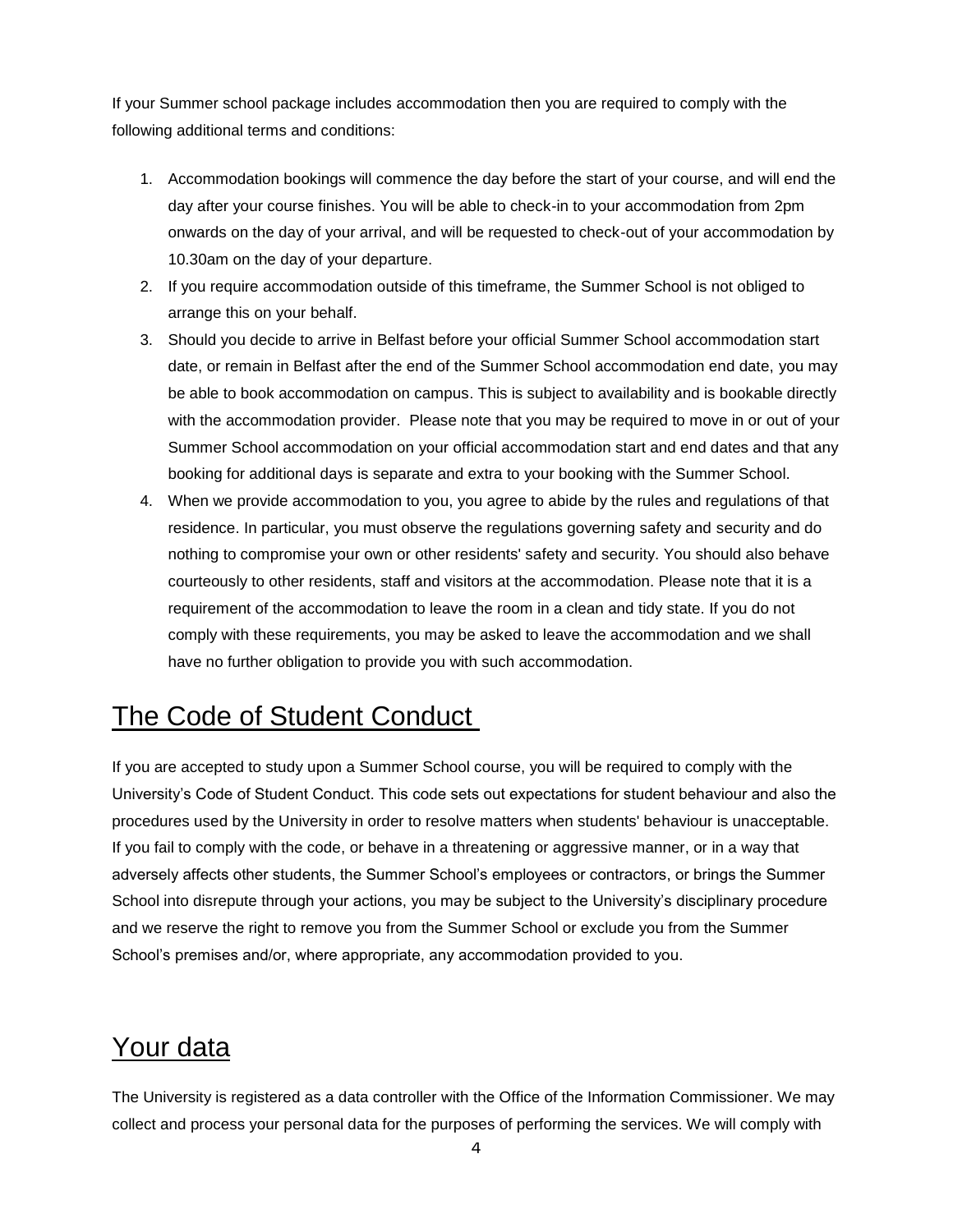our legal obligations under the Data Protection Act 1998. You agree to this data being processed by the University. The University may use information which you provide during the application process to compile statistics that may be published or passed to a governmental or regulatory body. Unless you inform the University otherwise:

- the University will retain your personal information to contact you with marketing information and other School-related information that we would normally send to our alumni;
- the University will ask you to complete anonymous evaluation surveys at the end of your Summer School, the results of which the University will circulate to relevant members in the Summer School and externally for marketing purposes;
- the University may use video and photographic images of the Summer School for promotional campaigns and to engage with the wider community.

# **Complaints**

Any complaints about the Summer School programme should be made in writing and sent (via email) to [summerschools@qub.ac.uk](mailto:summerschools@qub.ac.uk) Formal complaints will be dealt with in accordance with the University's complaints procedure which can be found [here.](http://www.qub.ac.uk/directorates/AcademicStudentAffairs/AcademicAffairs/GeneralRegulations/Procedures/StudentComplaintsProcedure/) The University aims to resolve any complaints you may have as promptly, fairly and amicably as possible.

## Students with Disabilities

- 1. The University is committed to a policy of equal opportunity to Higher Education and we seek to ensure that disabled students have equitable access to all aspects of Sumer School life. We will, therefore, take all reasonable steps to ensure that disabled students can benefit from the full range of academic, cultural and social activities that are offered to non-disabled students.
- 2. Our Student Disability Policy and Guidelines provide a comprehensive overview of the range of reasonable adjustments available and guidance on academic issues such as recording of lectures, retrospective marking and alternative forms of assessment. Further details on the range of services available can be obtained from our website at [http://www.qub.ac.uk/sgc/disability.](http://www.qub.ac.uk/sgc/disability)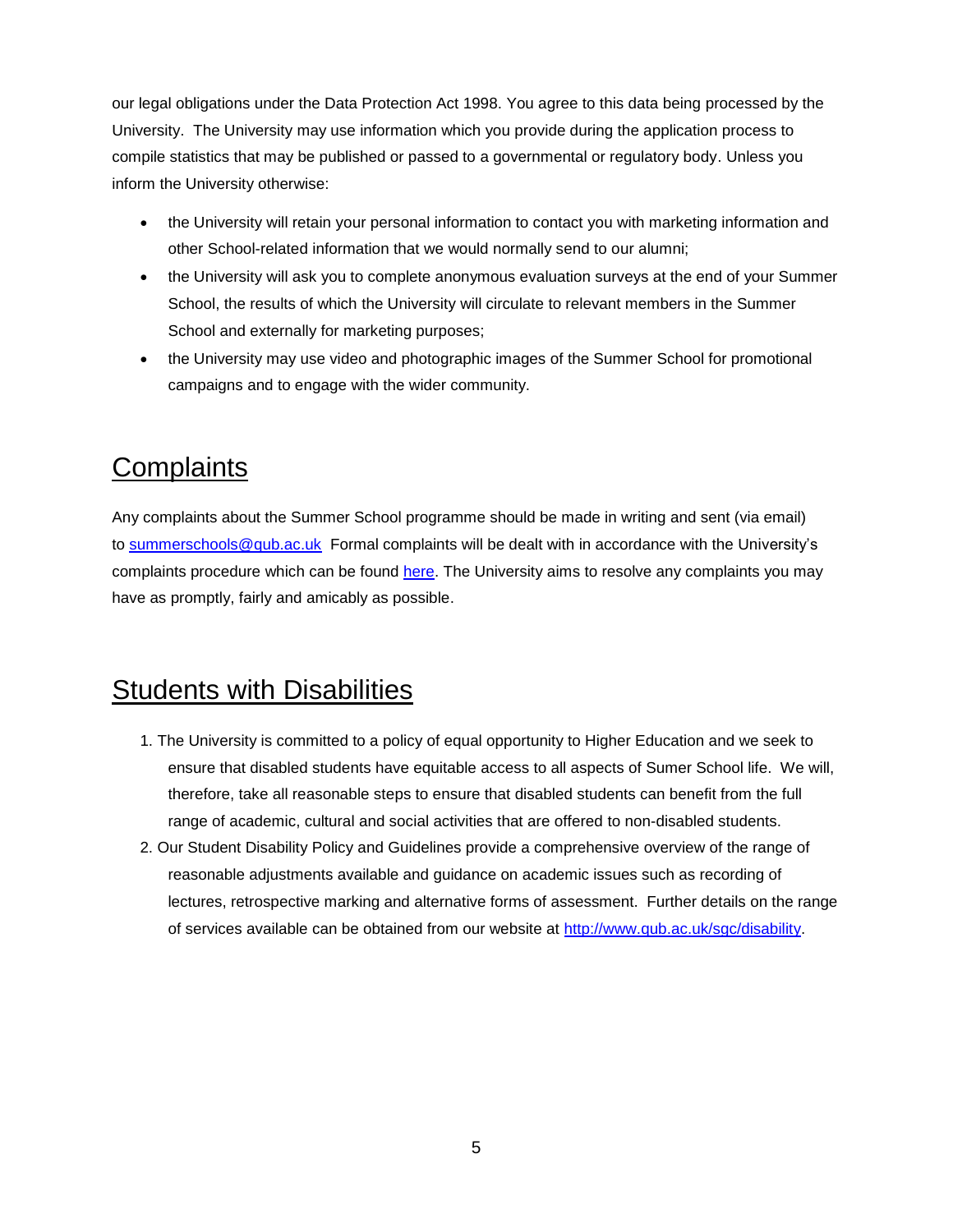### Law

These terms and conditions will be governed by and construed in accordance with Northern Irish law. The courts of Northern Ireland will have exclusive jurisdiction to deal with any dispute which has arisen or may arise out of or in connection with them.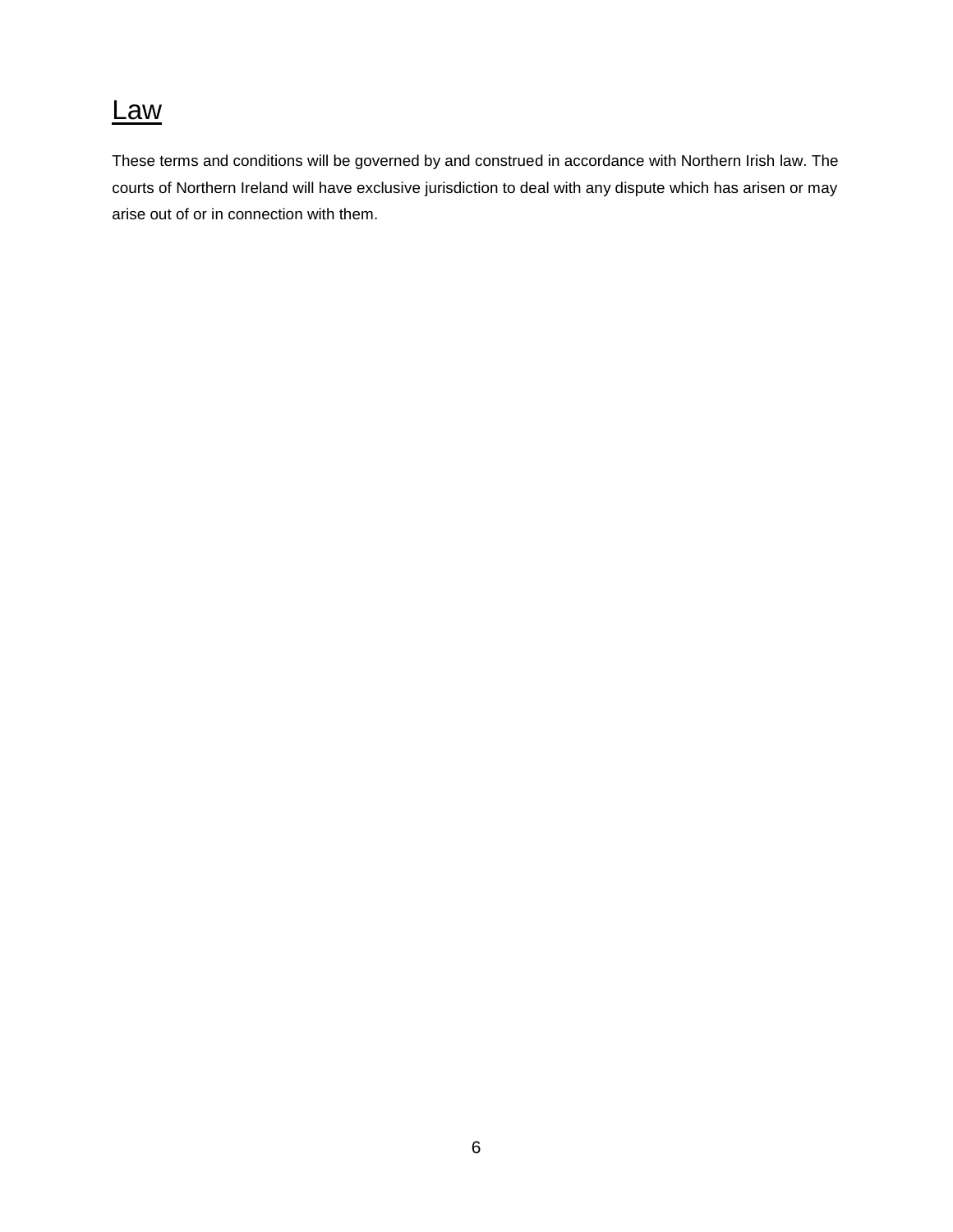#### **Annex A: regulations and policies applying to students**

**[University General Regulations \(including Study Regulations\)](http://www.qub.ac.uk/directorates/AcademicStudentAffairs/AcademicAffairs/GeneralRegulations/Procedures/StudentComplaintsProcedure/)** – these regulations set out the requirements for the University's Summer School programme. For the purposes of the Summer School students are classified as an undergraduate Credit Earning Non Graduating student.

**Student Misconduct Procedures** – there are two student misconduct procedures, one covering academic misconduct [\(Procedures for Dealing with Academic Offences\)](http://www.qub.ac.uk/directorates/AcademicStudentAffairs/AcademicAffairs/GeneralRegulations/Procedures/ProceduresforDealingwithAcademicOffences/), and the other non-academic misconduct [\(Conduct Regulations\)](http://www.qub.ac.uk/directorates/AcademicStudentAffairs/AcademicAffairs/GeneralRegulations/ConductRegulations/). These apply to all students of the University.

**[Short-Term Student Visa](http://www.qub.ac.uk/sites/iss/Filestore/Filetoupload,604766,en.pdf) requirements** – please ensure you read and understand the guidance relating to visas if you are an international student.

**[The Student Disability Policy and Guidelines](http://www.qub.ac.uk/directorates/sgc/disability/UniversityPolicyonDisabilityRelatedPublications/)** – this provides a comprehensive overview of the range of reasonable adjustments available and guidance on academic issues such as recording of lectures, retrospective marking and alternative forms of assessment.

**[Complaints Procedures](http://www.qub.ac.uk/directorates/AcademicStudentAffairs/AcademicAffairs/GeneralRegulations/Procedures/StudentComplaintsProcedure/)** – this explains how to make a complaint, and how the University will handle any complaints received.

**[Data Protection Policy](http://www.qub.ac.uk/home/Discover/About-Queens/Leadership-and-structure/Registrars-Office/FileStore/Filetoupload,732891,en.pdf)** – this policy sets out how the University holds and processes personal data.